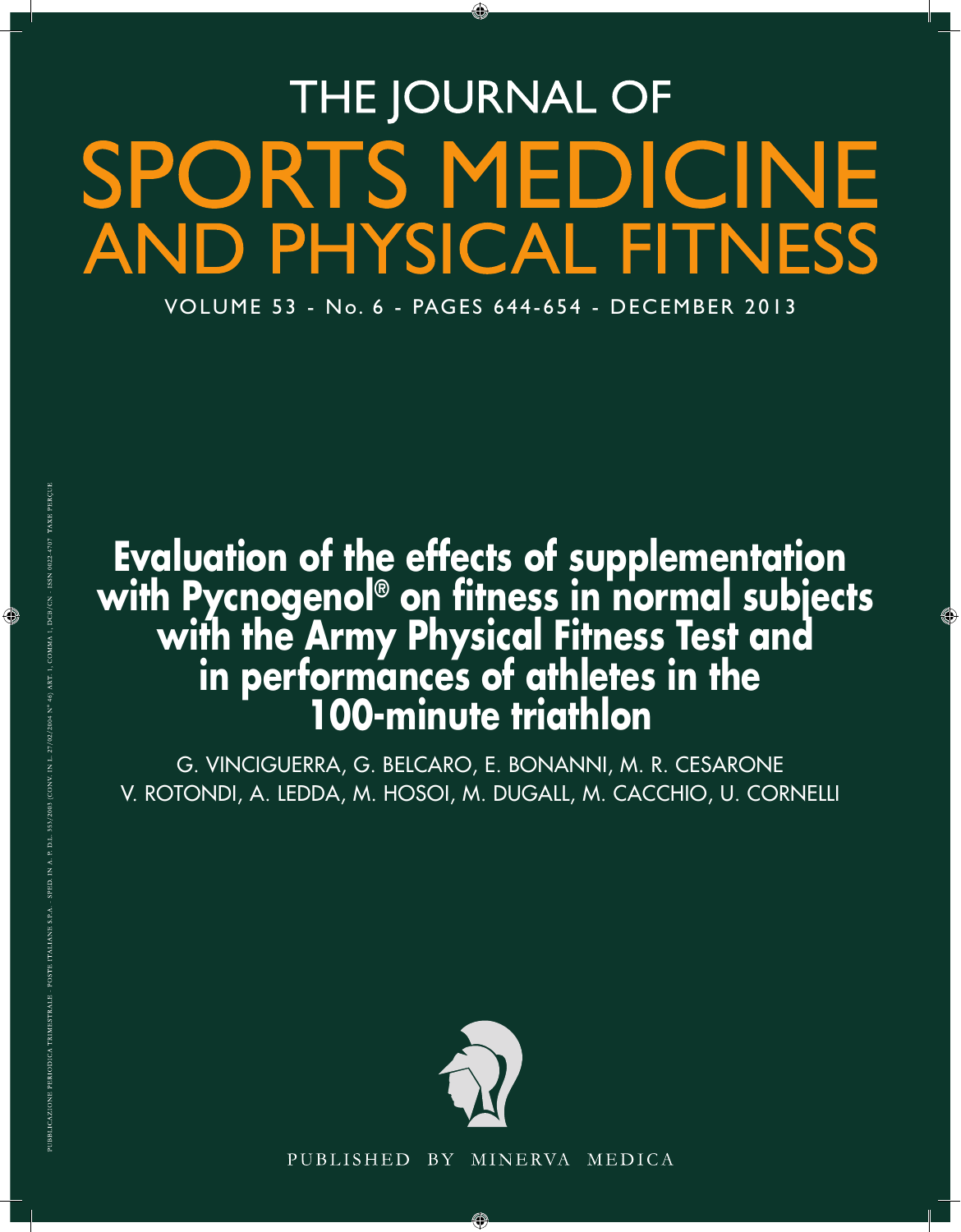### **Evaluation of the effects of supplementation with Pycnogenol**® **on fitness in normal subjects with the Army Physical Fitness Test and in performances of athletes in the 100-minute triathlon**

G. VINCIGUERRA, G. BELCARO, E. BONANNI, M. R. CESARONE V. ROTONDI, A. LEDDA, M. HOSOI, M. DUGALL, M. CACCHIO, U. CORNELLI

*Aim***. The aim of this registry study was to evaluate the effects of Pycnogenol**® **(French pine bark extract) on improving physical fitness (PF) in normal individuals using the Army Physical Fitness Test (APFT). The study evaluated the efficacy of Pycnogenol, used as a supplement, in improving training, exercise, recovery and oxidative stress.**

*Methods***. The study was divided into 2 parts. In PART 1 (Pycnogenol 100 mg/day), the APFT was used to assess an improvement in PF during an 8-week preparation and training program. In PART 2 (Pycnogenol 150 mg/day), the study evaluated the effects of Pycnogenol supplementation in athletes in training for a triathlon.**

*Results***. PART 1. There was a significant improvement in both males and females in the 2-mile running time within both groups, but the group using Pycnogenol (74 subjects) performed statistically better than controls (73 subjects). The number of push-ups was improved, with Pycnogenol subjects performing better. Sit-ups also improved in the Pycnogenol group. Oxidative stress decreased with exercise in all subjects; in Pycnogenol subjects the results were significantly better. PART 2. In the Pycnogenol group 32 males (37.9; SD 4.4 years) were compliant with the training plan at 4 weeks. In controls there were 22 subjects (37.2;3.5) completing the training plans. The swimming, biking and running scores in both groups improved with training. The Pycnogenol group had more benefits in comparison with controls. The total triathlon time was 89 min 44 s in Pycnogenol subjects** *versus* **96 min 5 s in controls. Controls improved their performing time on average 4.6 minutes in comparison with an improvement of 10.8 minutes in Pycnogenol subjects. A significant decrease in cramps and running and post-running pain was seen in the Pycnogenol group; there were no significant differences in controls. There was an important, significant post-triathlon decrease of PFR one hour after the end of the triathlon with an average of -26.7,**  *Irvine 3 International Circulation Vascular Labs & San Val. Epidemiology Department of Biomedical Sciences Chieti‑Pescara University, Pescara, Italy*

**whereas PFR in controls increased. In Pycnogenol subjects there was a lower increase on oxidative stress with a faster recovery to almost normal levels (<330 for these subjects). These variations in PFR values were interpreted as a faster metabolic recovery in subjects using Pycnogenol.** *Conclusion***. This study opens an interesting new application of the natural supplementation with Pycnogenol that, with proper hydration, good training and nutritional attention** 

**jects and in semi-professional athletes performing at high levels in difficult, high-stress sports such as the triathlon. KEY WORDS:** Fitness - Oxidative stress - Dietary supplements.

**may improve training and performances both in normal sub-**

Physical fitness (PF) includes two concepts: gen-eral fitness (a state of health and well-being); and specific task-oriented or sport-oriented fitness (a task-oriented definition based on the ability to perform specific skills in defined sports). PF is considered a measure of the individual ability to function efficiently and effectively in work and sport activities and to meet both external (*i.e.,* an unexpected need to perform an unusual effort) and internal (*i.e.,*  the ability to fight an infection)  $1-3$  emergency situations. Although the President's Council on Physical Fitness and Sports could not offer a simple, general definition of physical fitness,<sup>4</sup> it is generally achieved through a combination of several factors including correct nutrition, exercise, and enough rest. PF can

Corresponding author: G. Belcaro, MD, PhD, Irvine 3 Circulation/ Vascular Labs, Chieti-Pescara University, SS 16 bis, 94 (A), Spoltore, 65100 Pescara, Italy. E-mail: cardres@abol.it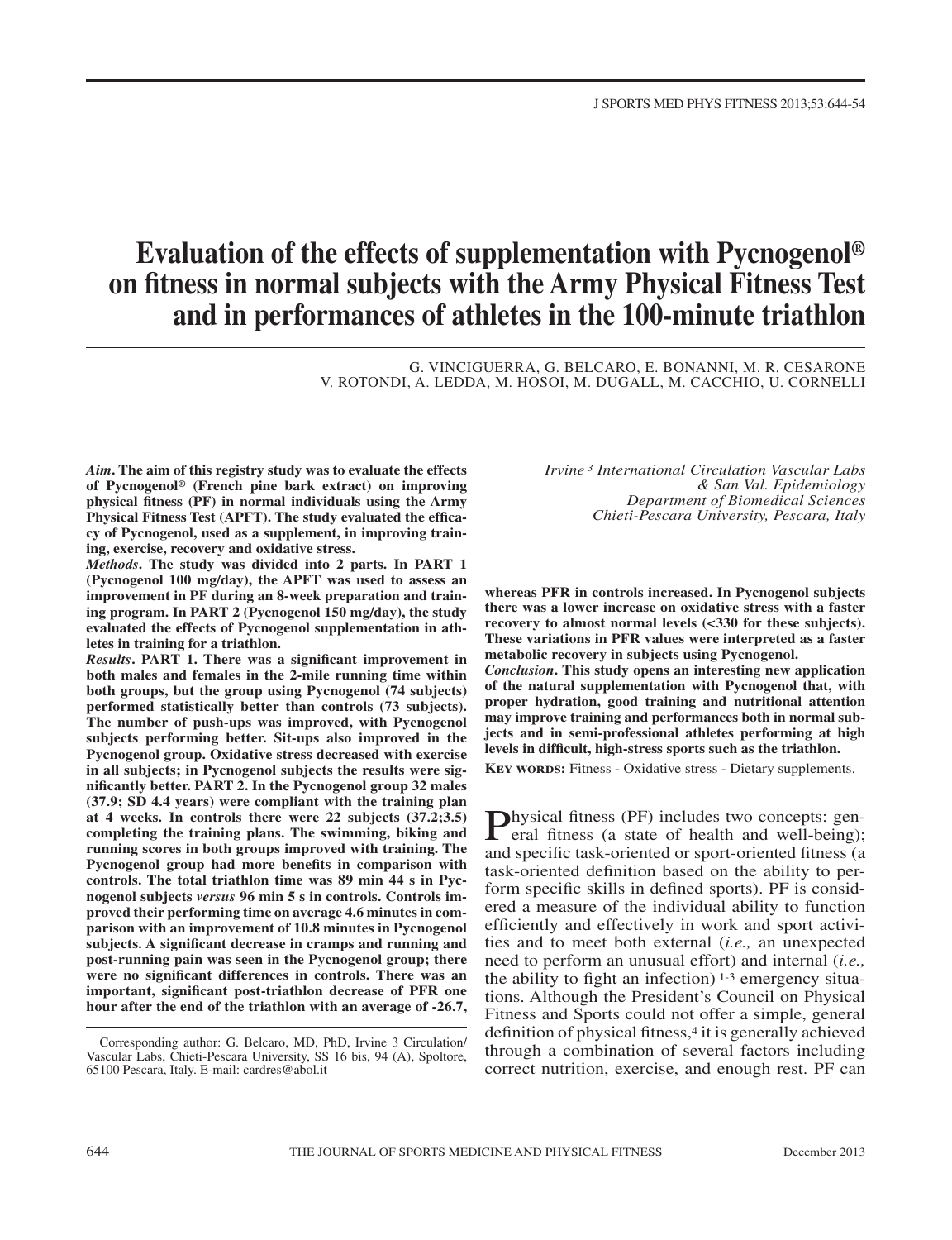also be defined as the full capacity to carry out the normal day's activities without undue fatigue.1-4

Several factors considered in PF are shown in Table I. A comprehensive fitness program should be individual and may focus on one or more specific needs and skills, on specific age groups or on healthrelated needs such as bone and cardiac health.<sup>4-7</sup>

While in the past PF was considered and pursued mainly for healthy individuals, now even subjects with defined clinical or risk conditions (*i.e.,* diabetes, metabolic syndrome of even oncological problems) may look for fitness standards for their specific condition.5-10 PF improvements may actually enhance body resistance to infections and improve the response to disease-related stress.<sup>11-13</sup>

A combination of mental, social and emotional health have significant roles in creating fitness status. PF may also prevent, control or even treat many chronic health conditions brought on by unhealthy lifestyle or aging 10-12 and fight the effects of handicaps.

Specific or task-oriented fitness allows specific activities to be performed with efficiency, *i.e.,* in sports or military service. Specific training prepares athletes to perform well in their sport. In sprint/fast runs (*i.e.,* 400 m) the athletes should be trained mainly to improve their fitness working anaerobically throughout the race. In long distance running (marathons, triathlons) athletes are trained to work aerobically and psychologically to improve their endurance.

In jobs related to security, policing and protection such as firefighters, policemen and military staff, PF is essential to operate in safety. In many countries regular fitness tests are used to evaluate capability in tasks requiring fitness or strength. In the USA soldiers must be able to pass the Army Physical Fitness Test (APFT) designed to test muscular strength, endurance, and cardiovascular respiratory fitness.13-19 Soldiers are scored on the basis on their performance in three events (push-ups, sit-ups and a twomile run) ranging from 0 to 100 points in each event. A minimum score of 60 in each event is required to pass the test. The soldier's overall score is the sum of the points from the three events. To pass the test the total may range from 180 to 300. Active soldiers are required to take an official record APFT at least twice a year; reserve soldiers take one record APFT per year.18, <sup>19</sup>

Comparable guidelines could be considered for non-military personnel 19, <sup>20</sup> because of the close association between fitness and good health for the prevention of most significant clinical problems. In addition, improving fitness may have a positive impact on aging and on the problems associated with aging.21

Fitness and oxidative stress have an interesting but not completely understood relationship; but generally, improving fitness may reduce oxidative stress associated with many conditions.<sup>22</sup> When PF decreases, plasma free radicals (PFR) may be increased 22-24 due to a more sedentary lifestyle. Several nutritional and food supplements have been tested in healthy subjects and in patients with the aim of improving fitness and controlling oxidative stress.22-28

Pycnogenol®, the standardized extract from the bark of a specific French pine (Horphag Research Ltd.), has shown remarkable characteristics in controlling oxidative stress and in improving training both in healthy athletes and in patients.27-29 Its effects are superior to other products used in exercising subjects to control oxidative stress and improve muscular performances.29-32

The main aim of this registry study was to evaluate the effects of Pycnogenol used as a supplement on improving PF in normal individuals, using the APFT testing system. The registry study was also planned to evaluate the efficacy of Pycnogenol, used as a supplement, in improving training, exercise, recovery from fatigue and in controlling oxidative stress. The study was comprised of two parts: Part 1 stud-

|  | TABLE I.-Factors considered in physical fitness. |  |  |  |  |
|--|--------------------------------------------------|--|--|--|--|
|--|--------------------------------------------------|--|--|--|--|

|                                                       | Health related                                                                                     | Skill related                                                                  | <b>Sports</b>                                       |
|-------------------------------------------------------|----------------------------------------------------------------------------------------------------|--------------------------------------------------------------------------------|-----------------------------------------------------|
| Metabolic<br>Morphological<br>Bone integrity<br>Other | Body composition<br>Cardiovascular fitness<br>Flexibility<br>Muscular endurance<br>Muscle strength | Agility<br>Balance<br>Coordination<br>Power<br>Speed<br>Reaction time<br>Other | Team sport<br>Individual sport<br>Lifetime<br>Other |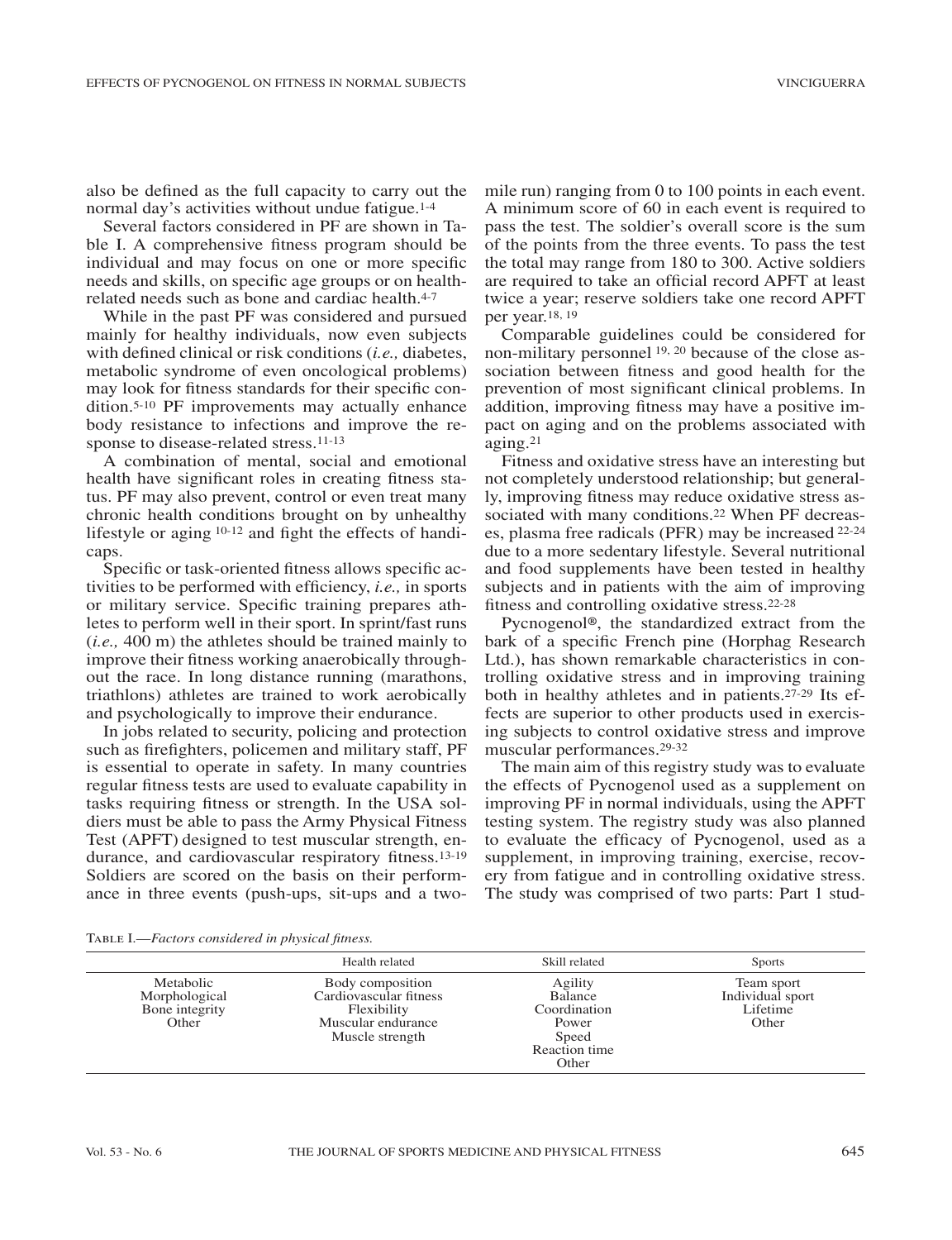ied fitness in normal, healthy subjects tested for PF improvements with the APFT test; and Part 2, was a more advanced evaluation that included the study of improvement in performances in triathlon amateur athletes.

#### **Materials and methods**

#### *PART 1: Fitness study in normal subjects*

In this open experience, the APFT was used to assess an improvement in PF during an 8-week preparation and training program.

After full informed consent**,** 150 normal subjects ages 35-55 were screened for any hidden pathology, metabolic problems or cardiovascular condition. A resulting registry group of subjects ages 32-36 was included. At inclusion, all subjects were able to perform the three exercises (push-ups, sit-ups and a two-mile run) within the APFT standards for their age and sex. The relative standards for the APFT performance for this category of subjects are shown in Table II. No clinical condition was present; subjects were not allowed to use any drug or other nutritional food or supplement during the study.

Of these, 80 subjects used Pycnogenol (100 mg, equivalent to two tablets/day), and at least 60 comparable controls were included into the 8-week registry study. Subjects were evaluated with the APFT at inclusion and at 8 weeks. After careful briefing, subjects were trained by repeating in sequence the three APFT tests at least 5 times per week during the 8 weeks of the study. A diet excluding excess salt, sugar and fat was suggested, and the consumption of alcohol, soda drinks, salt (NaCl) and caffeine-including products was limited (maximum one glass/ cup/day), self-controlled. Also "sport drinks" and "energy drinks" were not allowed.

The BMI at inclusion for all subjects was on average 23.5; 0.6 becoming 23.4;0.3 at 8 weeks. The subjects were basically fit, and the exercise was not meant to reduce weight but to increase the muscular mass, efficiency and PF within the same weight range. Also weight lifting and other exercise, *i.e.,*  including walking and stair climbing instead of using cars or transports or lifts, were suggested in an accessory plan adapted to the daily activity of the subjects but left to personal initiative.

The Pycnogenol dose was fixed at 100 mg/day for subjects weighing between 55 and 80 kg. Heavier or smaller subjects were excluded.

#### Other evaluations

Routine blood tests (including thyroid functional tests) were evaluated at inclusion to exclude any clinical or risk condition (*i.e.,* hyperlipidemia, hypertension, diabetes) or metabolic problems. Oxidative stress was evaluated at inclusion and at 8 weeks measuring plasma free radicals with FRAS equipment (Corcon, Parma, Italy). Subjects' activity and working conditions were unchanged and not limited or altered.

#### Supplement studies

Supplement studies 33, <sup>34</sup> are aimed to define the field of activity of supplements and possible preventive applications. The best field of application for supplements are preclinical, borderline applications or the supplementary management of risk conditions. Supplements - unless there are specific claims - are not generally used for treatment of signs/symptoms or clinical conditions. Generally, the aim of supplement studies is to produce supplementary data to be compared to background historical data (*i.e.,* based on the best available management for comparable subjects) or to other management plans.

Pycnogenol in tablet form was used at a dosage of two 50 mg tablets daily for an average of 8 weeks. After this period all subjects using Pycnogenol de-

Table II.—*Standards for subjects (age 32-36 years).*

| Test                                | Females                   | minimum | Males | $\ddot{\phantom{1}}$<br>minimum |  |  |
|-------------------------------------|---------------------------|---------|-------|---------------------------------|--|--|
| 2 MILES                             | $15 \text{ min}$ . 54 sec | 21.42   | 13.18 | 17.42                           |  |  |
| <b>PUSH UPS</b>                     | 45                        | 15      | 75    | 34                              |  |  |
| $SITUP^*$                           | 76                        | 42      | 76    | 42                              |  |  |
| * Males and female: same standards. |                           |         |       |                                 |  |  |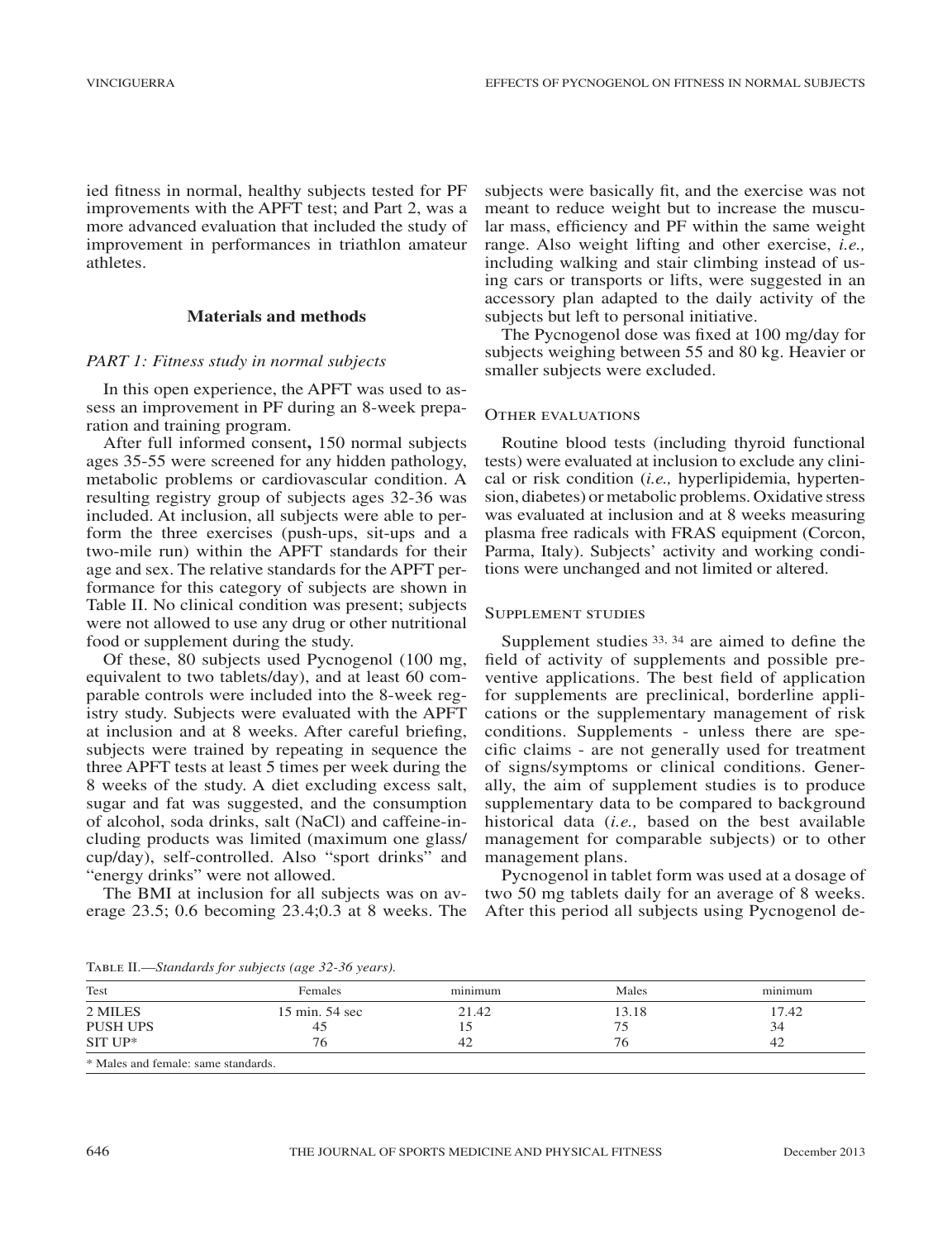cided whether to carry on with the supplement up to 12 months.

Pycnogenol is a standardized extract from a French pine bark used in the recent past for several vascular studies 35, <sup>36</sup> and in venous microangiopathy. The product is very powerful as 100 mgs of Pycnogenol produces significant effects in several pre-clinical or clinical conditions.35-41 Pycnogenol is very effective in acute models of edema 37, <sup>38</sup> with a selective action on lower limb swelling and edema. Pycnogenol may also improve the healing of venous ulcers in severe models of chronic venous insufficiency by controlling edema;<sup>39</sup> it is also very effective after deep venous thrombosis in postthrombotic limbs 39-41 as seen in a recent study.

In this study supplementation with Pycnogenol was used according to the following rules:

1. supplementation was SUGGESTED to the evaluation subjects as an option that would possibly improve the management of the condition;

2. the supplementation was used in association with what was considered at the time the 'standard or best-management' available for that condition according to international guidelines, if available;

3. the use of Pycnogenol should not have interfered with other treatments or preventive measures;

4. the periods of follow-up were considered variable (ideally 8 weeks);

5. the type of non-clinical evaluation was a registry.

6. the supplement was available in the market and voluntarily acquired by the registry subjects. A quantity of product was made freely available.

The evaluation of the compliance concerning the use of the supplement was of significant value in indicating how many subjects were willing to use the product. Accessory information in this type of evaluation included: how many subjects were willing to initiate supplementation after briefing and how many subjects would continue with the use of the supplement as they observed benefits or good tolerability. There was no defined group allocation and no randomization organized by the investigators. Subjects decided ‑ on the basis of the preliminary briefing ‑ the group they would join. No placebo was used. Patients were informed about the supplement or the other possible option. Possible placebo effect was also explained and considered. Data were analyzed after a period of study of at least 4 weeks. The analysis of data was managed by a group of external reviewers not in contact with the registry subjects. Commercial sponsorship from the producers of the tested supplement was not available.

#### *PART 2: Higher level fitness study: the 100-min triathlon*

The aim of this study was to evaluate the effects of Pycnogenol supplementation in athletes in training. The registry included triathlon athletes.

Triathlon races may vary in distance. The main international race distances are reported in Table III according to international standards (International Triathlon Union, and USA Triathlon). In our study, however, we developed a specific model of triathlon including:

— a swim distance in open sea water of 750 metres (0.47 miles);

— a cycling distance of 20 km (12 miles); and

 $-$  a 5 km run.

To keep conditions as standard as possible, the period of registry training was between May 15 and June 20 when the average temperature at beachside in Pescara, Italy at 2 pm is about 21-25 °C. The average running times for these three events was, ideally, around 12-15 minutes, 40 minutes and 25 minutes with a total intended average around 100 min that is relatively easy to evaluate and can be performed by many non-professional or semiprofessional athletes.

Transition areas/points between the swim and bike segments (T1) and between the bike and run segments (T2) were used to switch from swimming to cycling and cycling to running. The time spent in T1 and T2 is included in the overall time of the race. The nature of this sport focuses on persistent and periodic training in each of the three disciplines, general psychological and physical strength and nutritional conditioning. The evaluation of the single distances and of the global time for the triathlon were considered as the targets to improve in 4 weeks of training.

Initially, the registry included 80 amateur athletes able to perform the triathlon in about 100 minutes (with a variation of plus/minus 15 minutes). An analogue scale line (range 0-10) was used to evaluate the subjective performance, post-training pain, cramps and generally negative effects of training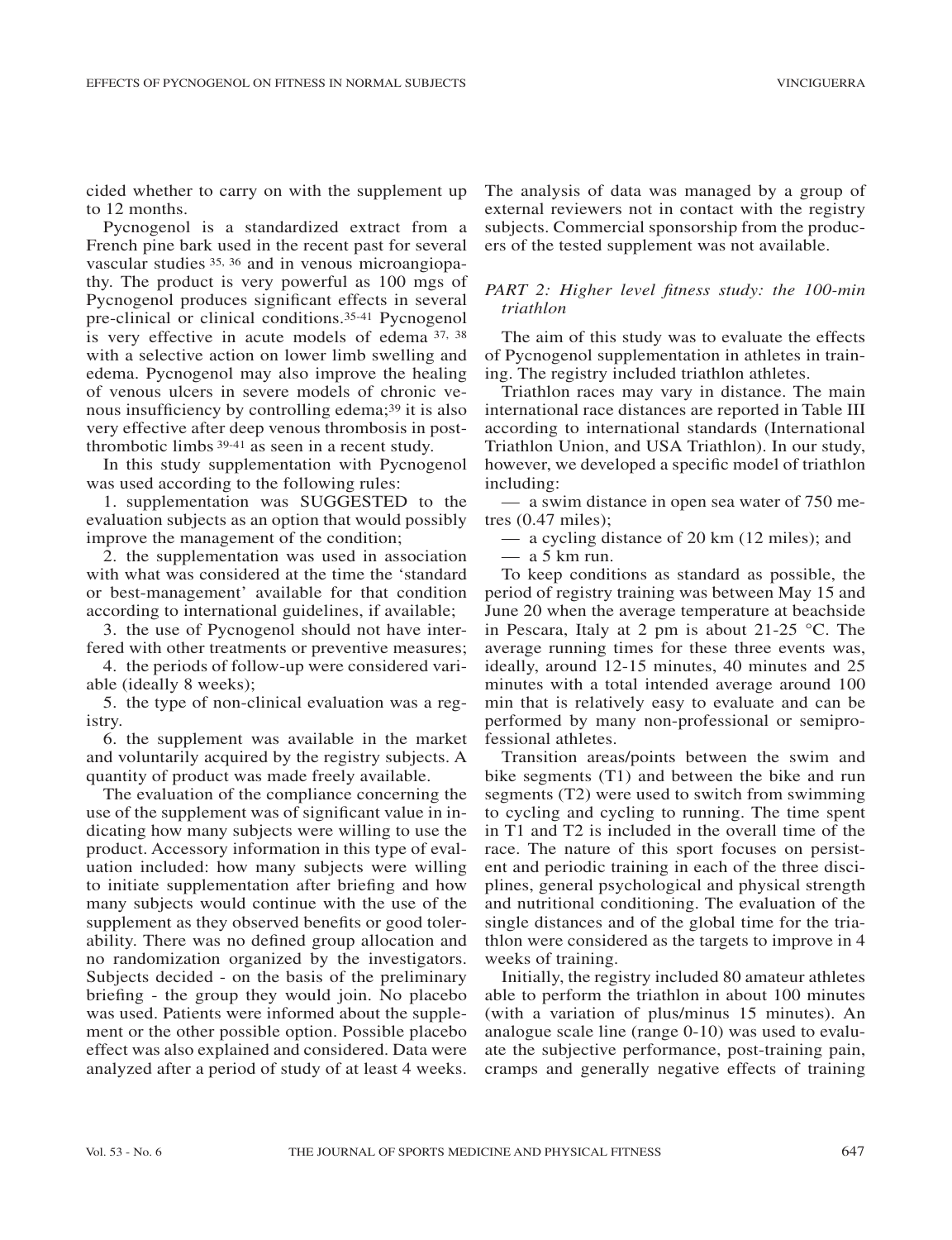Table III.—*Main international race distances.*

| Definitions: triathlon races vary in distance.<br>According to the International Triathlon Union, and USA Triathlon, the main international race distances are: |                                                       |                  |
|-----------------------------------------------------------------------------------------------------------------------------------------------------------------|-------------------------------------------------------|------------------|
| Sprint distance                                                                                                                                                 | 750 m (0.47 mi) swim,                                 | $12 - 15$        |
|                                                                                                                                                                 | $20 \text{ km}$ (12 mi) cycling;                      | $40 \text{ min}$ |
|                                                                                                                                                                 | $5 \text{ km } (3.1 \text{ mi}) \text{ run};$         | $25 \text{ min}$ |
| Intermediate (or standard) distance, commonly referred to as "Olympic distance"                                                                                 | $1.5 \text{ km} (0.93 \text{ mi})$ swim               |                  |
|                                                                                                                                                                 | $40 \text{ km}$ $(25 \text{ mi})$ bike                |                  |
|                                                                                                                                                                 | $10 \text{ km } (6.2 \text{ mi})$ run                 |                  |
| Long Course                                                                                                                                                     | $1.2$ miles $(1.9 \text{ km})$ swim,                  |                  |
|                                                                                                                                                                 | 56 miles (90 km) ride, 1                              |                  |
|                                                                                                                                                                 | 3.1 miles (21.1 km) run, such as the Half Ironman     |                  |
| Ultra Distance                                                                                                                                                  | $2.4$ miles $(3.9 \text{ km})$ swim                   |                  |
|                                                                                                                                                                 | $112$ miles $(180 \text{ km})$ ride                   |                  |
|                                                                                                                                                                 | full marathon: $26.2$ miles $(42.2 \text{ km run})$ ; |                  |

The most recognized branded Ultra Distance is the "Ironman" triathlon.

Transition areas/points are positioned both between the swim and bike segments (T1), and between the bike and run segments (T2) and are where the switches from swimming to cycling and cycling to running occur. These areas are used to store bicycles, performance apparel, and any other accessories needed for preparing for the next stage of the race. The time spent in T1 and T2 is included in the overall time of the race.

on muscles. Also oxidative stress was measured by testing PFR.

#### *Study training*

The triathlon was performed at least 10 times in 30 days (on average every 3 days). A group of amateur athletes used 150 mg of Pycnogenol (one 50 mg tablet three times a day at breakfast, lunch and dinner). A control group did not use any supplement but followed the training and nutritional plans. Females were excluded from this part of the study for variability problems (*i.e.,* in the plasma free radicals evaluation) including the use of hormonal treatments. Results include only male, protocol-compliant subjects.

#### Oxidative stress measurements

Postexercise levels of oxidative stress (value one hour after the end of triathlon) were measured. The evaluation of PFR 42-44 was made with FRAS equipment (Diacron, Parma, Italy) supplied by Corcon, Milan. The FRAS 4 system is a photometric analytical system developed for the global assessment of oxidative stress. The equipment measured PFR by measuring reactive oxygen metabolites (using the d-ROMS test) and biological antioxidant potential (using the PAT test) in whole plasma samples. FRAS measures PFR with a single drop of peripheral (finger) blood by the absorbance measurement of a sample solution through a monochromatic light beam. The centrifuge and the aluminum case with the photometric unit are temperature-controlled  $(37 \degree C)$ .<sup>45-48</sup> This method has been validated and has been used in several preventive, epidemiological and clinical studies showing good reproducibility and low intraindividual and inter-individual variability even in tests repeated in different days. PFR and oxidative stress tend to be increased in several clinical conditions and in risk conditions (*i.e.,* hypertension, diabetes, hyperlipidemia).42-48 After strenuous exercise PFR tend to increase in most subjects, and the persistence of higher levels of PFR has been associated with recovery from exercise-induced fatigue.<sup>42-45</sup>

In a randomly selected subgroup of subjects (10 from each group) PFR was measured at the start and finish line (at 60 minutes) and at the transition points during the final triathlon-test.

#### *Statistical analysis*

At least 25 registry subjects in each group (control or Pycnogenol) were considered necessary to evaluate differences at 8 weeks in the registry, on the basis of observations from previous studies. The ANOVA was used to compare the differences in performance prevalence in the two groups.

A Sigma plot (Systat Software Inc.) program was used to perform all statistical analyses.49 All meas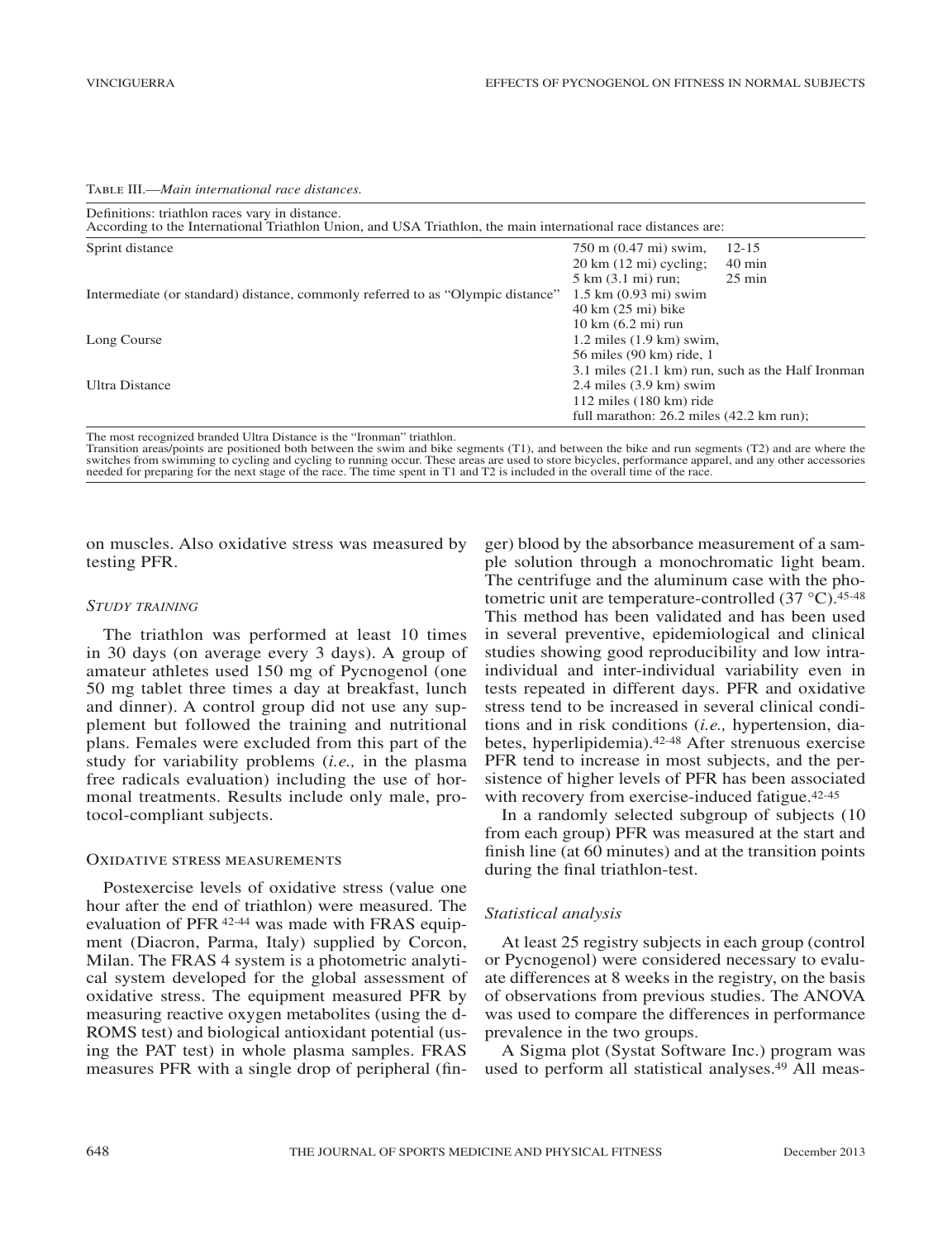urements were considered non-parametric and evaluated with non-parametric tests (Mann-Whitney).

#### **Results**

#### *PART 1*

The two resulting registry groups (Table IV) were comparable for age and sex distribution: 38 males and 36 females using Pycnogenol completed the training protocol without significant variation (less than one missed training session in a month). In controls 36 males and 37 females completed the registry. All dropouts were due to logistical problems of training not performed according to the registry.

Table V shows the results (divided into males and females) for the 2-mile run, push-ups and sit-ups. There was a significant improvement in the 2-mile running time for males and females  $(P<0.05)$  within both groups. The improvement was statistically better in the group using Pycnogenol (P<0.05) both in males and females. The number of push-ups was also significantly improved in males and females in all subjects completing the registry (P<0.05). Pycnogenol subjects performed significantly better (P<0.05). Sit-ups also improved in all subjects; the improvement in performance was significantly better in the Pycnogenol group (P<0.05).

Table IV.—*Subjects within age range: 32-36 completing the study (first part).*

|                       | Pycnogenol subjects | <b>MEAN AGE</b> | <b>LOST</b> |
|-----------------------|---------------------|-----------------|-------------|
| <b>TOTAL INCLUDED</b> | 80                  |                 |             |
| <b>COMPLETING</b>     |                     |                 |             |
| <b>MALES</b>          | 38                  | 34.5:1.4        |             |
| <b>FEMALES</b>        | 36                  | 33.5:1.6        | 4           |
|                       | <b>CONTROLS</b>     | <b>MEAN AGE</b> | <b>LOST</b> |
| <b>TOTAL INCLUDED</b> | 77                  |                 |             |
| <b>COMPLETING</b>     |                     |                 |             |
| <b>MALES</b>          | 36                  | 35.1;1.2        |             |
| <b>FEMALES</b>        | 37                  | 33.6:1.5        |             |

| TABLE V.—Tests and oxidative stress results at 8 weeks (first part). |  |  |  |  |  |  |  |
|----------------------------------------------------------------------|--|--|--|--|--|--|--|
|----------------------------------------------------------------------|--|--|--|--|--|--|--|

|                                                           | Females                       |                                    |                               | Males                           |  |  |
|-----------------------------------------------------------|-------------------------------|------------------------------------|-------------------------------|---------------------------------|--|--|
| Test                                                      | incl.                         | 8 weeks                            | incl.                         | 8 weeks                         |  |  |
| 2 MILES                                                   |                               |                                    |                               |                                 |  |  |
| <b>PYCNO</b>                                              | $18 \text{ min } 2 \text{ s}$ | $16 \text{ min } 3 \text{ s}^* \#$ | $16 \text{ min } 8 \text{ s}$ | 14 min 11 $s$ *#                |  |  |
| <b>CONTR</b>                                              | $17 \text{ min } 20s$         | $17 \text{ min } 3 \text{ s}^*$    | $16 \text{ min } 6 \text{ s}$ | $15 \text{ min } 34 \text{ s*}$ |  |  |
| <b>PUSH UPS</b>                                           |                               |                                    |                               |                                 |  |  |
| <b>PYCNO</b>                                              | 31.2(3.1)                     | $39(2.1)$ *#                       | 56(3.2)                       | $69(3.1)*#$                     |  |  |
| <b>CONTR</b>                                              | 31(2.2)                       | $34.1(1.1)^*$                      | 58.2(2)                       | $62.2(2.2)^*$                   |  |  |
| $SITUP*$                                                  |                               |                                    |                               |                                 |  |  |
| <b>PYCNO</b>                                              | 61.2(2.2)                     | $67(1.3)*#$                        | 63.2(3)                       | $73.2(2.2)*#$                   |  |  |
| <b>CONTR</b>                                              | 61.2(2.1)                     | $64.2 (2.2)^*$                     | 63.2(1.1)                     | $67.3(2.2)$ *                   |  |  |
| $* = P<0.05$ (before-after); $# = P<0.05$ between groups. |                               |                                    |                               |                                 |  |  |
| <b>OXIDATIVE STRESS</b> (carr units)                      |                               |                                    | Males                         | Females                         |  |  |
| <b>PYCNO</b>                                              | inclusion                     |                                    | 335.3:32                      | 339.4;27.5                      |  |  |
|                                                           | 8 weeks                       |                                    | $318.2;19.4**$ #              | $311.3:24.3**$                  |  |  |
| <b>CONTR</b>                                              | inclusion                     |                                    | 310;22.4                      | 332.3:21.6                      |  |  |
|                                                           | 8 weeks                       |                                    | 344.4;25.3*                   | 356.2;29.1*                     |  |  |

Normal values: males <330 Carr Units; females <335

Generally, with exercise, oxidative stress tends to increase. \*: statistical difference compared to baseline; #: significant difference between Pycnogenol and controls.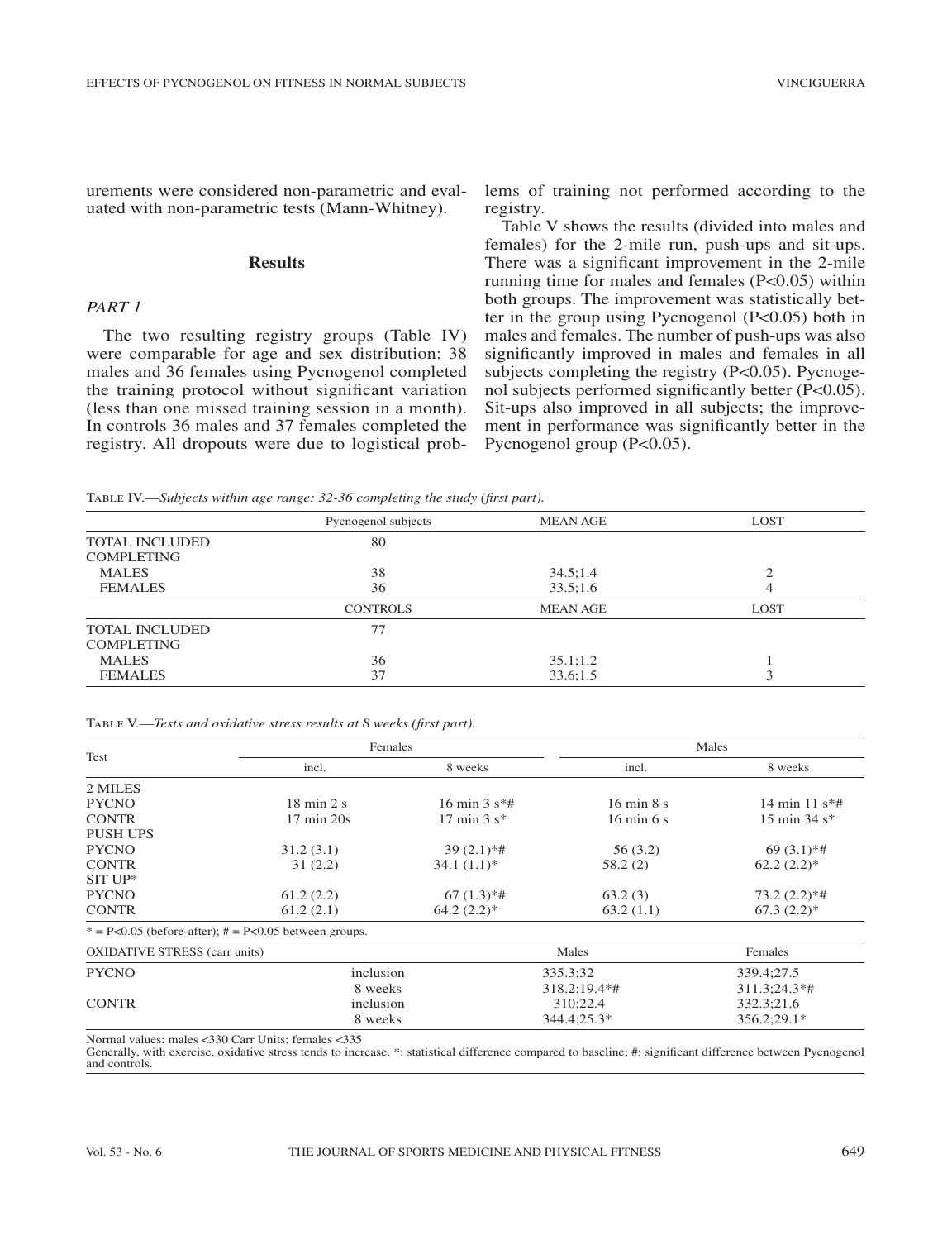|                       |       | Inclusion<br>(min sec SD)  | 4 weeks<br>(min sec SD)             | Diff.                          |
|-----------------------|-------|----------------------------|-------------------------------------|--------------------------------|
| A. Swim               | Pycno | 13 min 28 s; 2.2           | $12 \text{ min } 34 \text{ s}; 2.1$ | $*#$                           |
|                       |       | 13 min 36 s; 2.5           | 13 min 38 s; 1.9                    | $\ast$                         |
| B. Bike               | Pycno | 39 min 21 s: 2.7           | $35 \text{ min}$ 7 s: 1.9           | $*#$                           |
|                       |       | 38 min 29 s; 2.8           | 37 min 39 s: 2.6                    | ns.                            |
| C. Run                | Pycno | $25 \text{ min}$ 4 s: 1.9  | $22 \text{ min } 31 \text{ s}; 2.4$ | $*#$                           |
|                       |       | 26 min 21 s: 1.9           | 24 min 31 s: 2.9                    | $\ast$                         |
| $+2$ transition times | Pycno | 22 min 31 s; 4.5           | $20 \text{ min}$ $2 \text{ s}; 4.2$ | $*#$                           |
|                       |       | $22 \text{ min}$ 5 s: 4.9  | $21 \text{ min}$ 17 s; 4.1          | ns.                            |
| <b>TOTAL</b>          | Pycno | 100 min 24 s: 3.2          | 89 min 44 s; $4.5**$ #              | $10 \text{ min } 48 \text{ s}$ |
|                       |       | $101 \text{ min}$ 1 s: 3.9 | 96 min $5 \text{ s}$ ; 3.2*         | 4 min 36 s                     |
| Difference            |       |                            |                                     | $6 \text{ min} 12 \text{ s}$   |

Table VI.—*Details of triathlon subjects (32 male athletes, mean age 37.9; SD 4.4).*

Oxidative stress was significantly decreased with exercise (improved; P<0.05); in Pycnogenol subjects the results were significantly better (P<0.05) both in males and females.

No side effects for the use of Pycnogenol were observed. All subjects using Pycnogenol reported a good tolerability and compliance (none was forced to stop the supplementation).

#### *PART 2*

At 4 weeks in the Pycnogenol registry group there were 32 male athletes (mean age 37.9; SD 4.4) correctly compliant with the training plan. The standards for triathlon are shown in Table VI. In the control group there were 22 subjects(mean age 37.2;3.5) correctly completing the registry training plans. Dropouts were due mainly to logistical problems or to missed training sessions for working or personal problems or for minor, sport-related injuries delaying training or altering training plans.

For swim, bike and run (Table VI), both Pycnogenol subjects and controls improved with training (P<0.05). The Pycnogenol group had more significant benefits (P<0.05) in comparison with controls. The total triathlon time was 89 min 44 s in Pycnogenol in comparison with 96 min 5 s in controls (P<0.05). Control subjects improved their performing time on average 4.6 minutes (4 min 36 s) in comparison with the average improvement of 10.8 minutes (10 min 48 s) observed in Pycnogenol subjects. The average difference of 6.2 min (6 min 12 s) is particularly important with a subgroup of 12 subjects improving more than 7 minutes in the Pycnogenol group versus only one in controls. The improvements in performance are also shown graphically in Figure 1.

Table VII shows the changes in the visual analogue scale line and in oxidative stress. There was an improvement in subjective performance evaluation (P<0.05), and a decrease in post-training pain and fatigue (P<0.05). A significant decrease in cramps and running and post-running pain was seen in the Pycnogenol group (P<0.05) while there were no significant differences in controls. Finally, there was an important, significantly lower post-triathlon value of PFR one hour after the end of the triathlon (with an average of -26.7%; P<0.05). Variations were higher in PFR in controls. Figure 2 shows the variations in PFR at inclusion (1 indicated the average value before the start of the test-triathlon), after the first part (column 2), the second part (column 3) and the third part (column 4). The final evaluation (1 hour after the race, column 5) is also shown.

In Pycnogenol subjects there was a significantly lower increase of oxidative stress with a faster recovery  $(P<0.05)$  to almost normal levels  $(<330$  for these subjects).

The variations in PFR values may be interpreted as a faster metabolic recovery in subjects using Pycnogenol. The exponential trends are also shown; the differences in trends is significant (P<0.05).

#### **Discussion**

This preliminary registry study indicates that Pycnogenol may help to improve fitness both in normal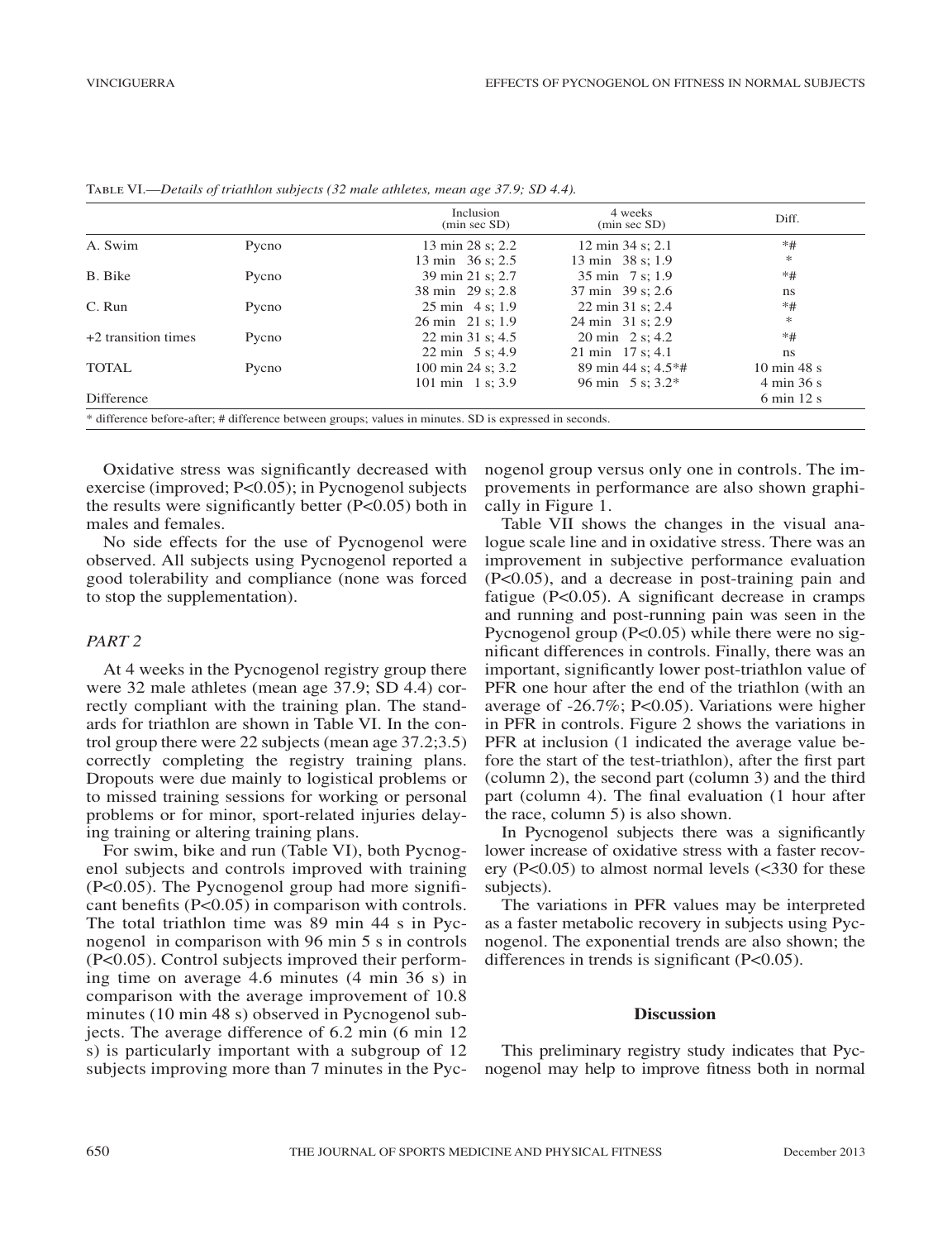

Figure 1.—Results, in minutes, before and after 4 weeks of training with 150 mg Pycnogenol/day.

Table VII.—*The Visual Analogue Scale Line (range 0-5) and the post-exercise PFR (Carr Units): average and SD are shown.*

|                                                            |      | Inclusion | 4 weeks       |
|------------------------------------------------------------|------|-----------|---------------|
| 1. Subjective performance evaluation                       | Pyc  | 3.4:0.5   | $4.3:0.2**$   |
|                                                            | Cont | 3.5:0.2   | $3.5:0.4$ ns  |
| 2. Post-training pain/fatigue                              | Pyc  | 4.3:0.3   | $2.6:0.5*$ #  |
|                                                            | Cont | 4.1;0.2   | $4.3:0.2$ ns  |
| 3. Cramps and negative effects of running                  | Pyc  | 3.7:0.2   | $1.6:0.3*$ #  |
|                                                            | Cont | 3.6:0.3   | $3.4(0.3)$ ns |
| 4. PFR in blood (one finger drop): post-exercise levels of | Pyc  | 543:65    | $398:23$ *#   |
| oxidative stress (value 1 h after end of triathlon)        | Cont | 573:44    | 582:32 ns     |

subjects and in athletes. The improvement was observed when training and improving fitness for simpler tasks (as seen with the AFPT), or for more definite, demanding, specific sport events (the 100 min triathlon).

In previous studies we have observed that Pycnogenol supplementation reduced training and posttraining muscular pain,28 reduces cramps during/ after exercise <sup>28</sup> and has a significant effect on oxidative stress and PFR that are generally increased during and after training. These effects have been seen in both studies including normal, healthy subjects and in clinical studies including patients with diabetes and vascular problems.

There are several possible positive effects of Pycnogenol on training. It may act in most subjects as an anti-inflammatory agent (by reducing cramps and muscular pain associated with training, exercise and recovery), making training more effective and recovery shorter. Controlling pain and intramuscular edema (an immediate consequence of exercise) allows a better post-training rest and recovery. The performances and subsequent training sessions are more effective and tolerable, allowing a better exercise compliance.

An outstanding result of this study is the fact that athletes achieved better results under Pycnogenol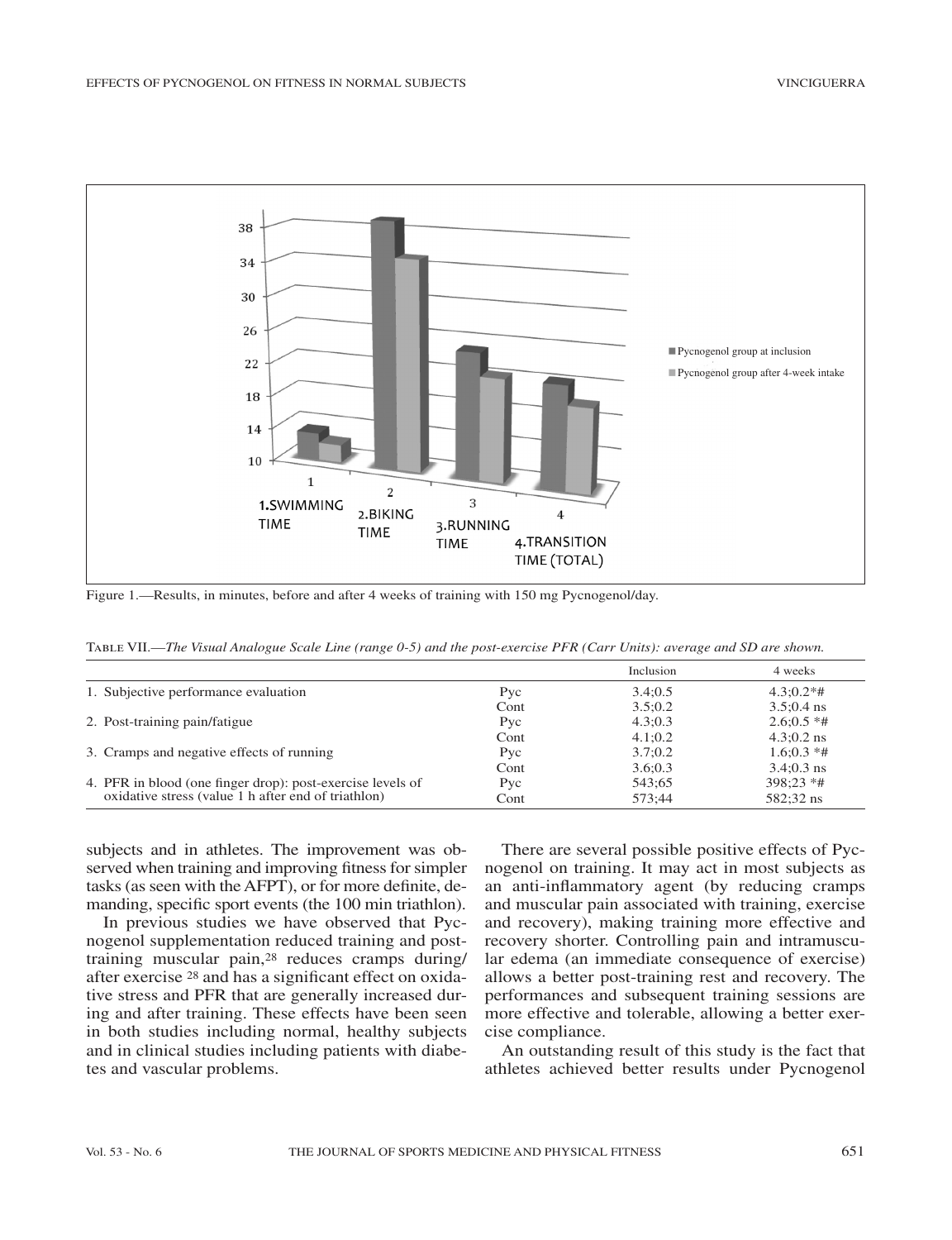

Figure 2.—Final test (triathlon at day 28).

compared to control, but suffered less from oxidative stress. Normally, a more intense physical activity should produce more oxidative stress. The control group presented exactly this expected increase of free radicals during exercising. But, on the contrary, the members of the Pycnogenol group had not only no increase of oxidative stress compared to start, they had less free radicals compared to start. It is really remarkable that even when the athletes in the Pycnogenol group outperformed the control group, they were better protected in triathlon and the other test against free radicals than the athletes in the control group.

This points to a great benefit of Pycnogenol for hard training athletes: Complete protection against oxidative stress. It is uncertain whether this elimination of free radicals during exercise enables the athlete to a better performance. However, we have to report that the supplementation with Pycnogenol inhibited the circulation of free radicals and we measured better results regarding physical fitness under Pycnogenol.

This APFT is a simple, cheap test that measures aerobic capacity and muscular strength and endurance. The combination of two-mile run, push-ups and sit-ups may not be complete or ideal to assess PT, but it is an important expression of fitness and it is widely understood and considered. The two-mile run is a true measure of aerobic strength, well correlated with maximal oxygen uptake  $(VO_{2m}$ ). Most

subjects that perform within range for age in this test have a normal cardiovascular system, and a cardiac stress test could be completely negative in some 90% of them (aging >50 years). Muscular strength and absolute muscular endurance are highly correlated so that measurements of a single test (APFT) can be effective to verify different aspects of fitness. Studies using factor analysis have indicated that push-ups and sit-ups may have moderate to high factor loadings on various muscular strength/endurance factors. However, there are relative methodological problems in relating different type of muscular strength to a single, simplified, multiple test. Making the tests for fitness more complex is beyond the scope of the APFT, which is meant to be simple, repeatable and indicative and can be perfomed without specific equipment.

Several nutritional and food supplements have been tested with the aim of controlling oxidative stress in healthy subjects and in patients with the aim of improving fitness and controlling oxidative .22-28 Pycnogenol has shown remarkable characteristics in reducing oxidative stress and in improving training both in healthy athletes and in patients.27-29 Its effect appears to be superior to other products used in exercising subjects to control oxidative stress and legally improve performances.29-32 In respect to safety, Pycnogenol has shown remarkable safety and tolerability both in normal subjects and in patients with severe clinical or metabolic alterations (*i.e.,* in kidney failure).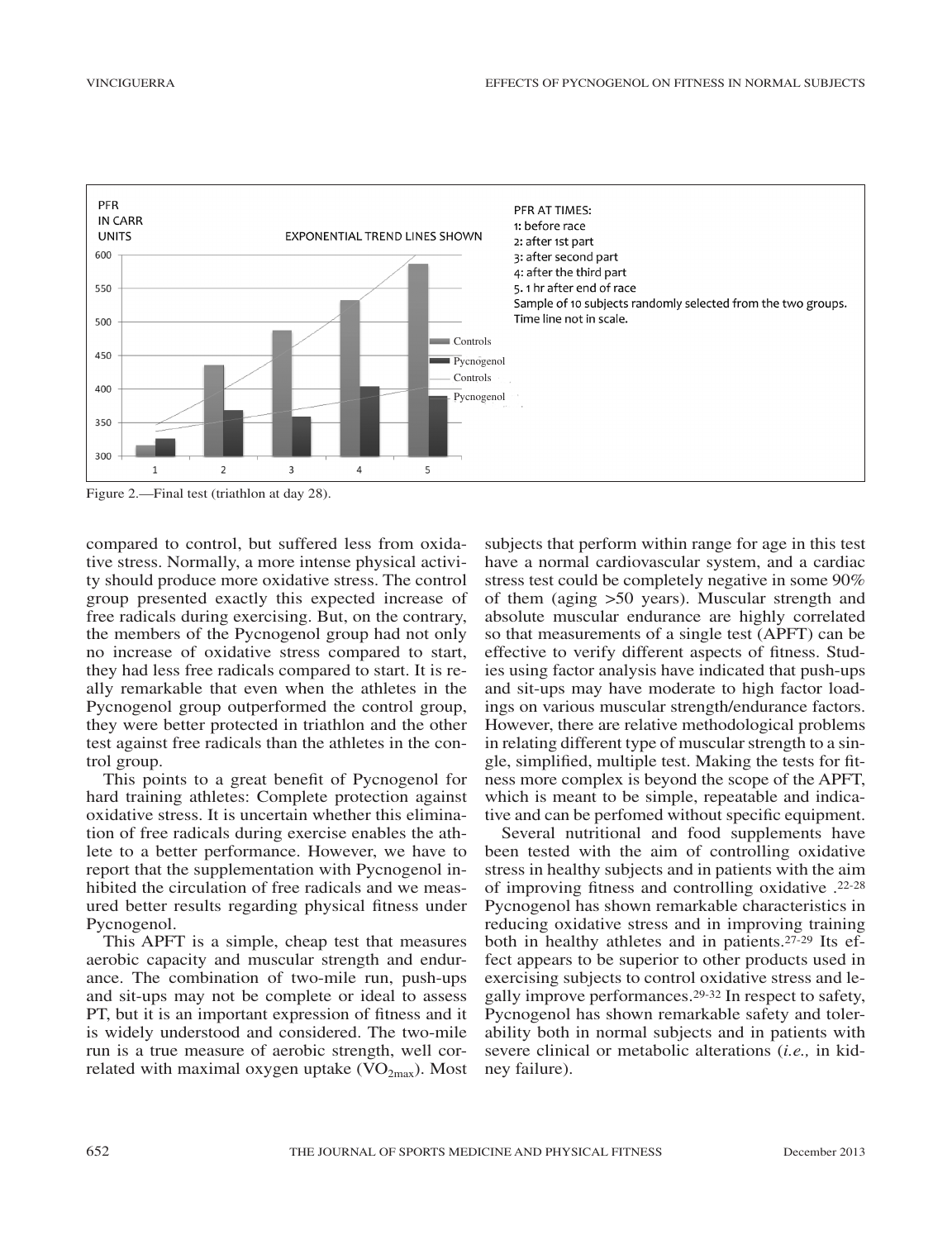#### **Conclusions**

This study opens an interesting new application of supplementation with Pycnogenol that, with correct hydration, good training and nutritional attention may improve training and performances both in normal subjects and in semi-professional athletes performing at high levels in difficult, high-stress sports such as triathlon.

#### **References**

- 1. Morrow JR Jr, Tucker JS, Jackson AW, Martin SB, Greenleaf CA, Petrie TA. Meeting physical activity guidelines and health-related fitness in youth. Am  $\overline{J}$  Prev Med 2013;44:439-44.
- 2. Jiménez-Pavón D, Sesé MA, Huybrechts I, Cuenca-García M, Palacios G, Ruiz JR *et al*. Dietary and lifestyle quality indices with/ without physical activity and markers of insulin resistance in European adolescents: the HELENA study. Br J Nutr 2013:1-7.
- 3. Sekulic D, Males B, Miletic D. Navy recruits: fitness measuring, validation, and norming. Mil Med 2006;171:749-52.
- "President's Council on Physical Fitness and Sports Definitions for Health, Fitness, and Physical Activity". Archived from the original on August 25, 2012.
- 5. Kim BR, Han EY, Joo SJ, Kim SY, Yoon HM. Cardiovascular fitness as a predictor of functional recovery in subacute stroke patients. Disabil Rehabil 2013 [Epub ahead of print].
- 6. Mirandola D, Miccinesi G, Muraca MG, Sgambati E, Monaci M, Marini M. Evidence for adapted physical activity as an effective intervention for upper limb mobility and quality of life in breast cancer survivors. J Phys Act Health 2013 [Epub ahead of print].
- 7. Coombes JS, Law J, Lancashire B, Fassett RG. "Exercise is medicine": curbing the burden of chronic disease and physical inactivity. Asia Pac J Public Health 2013 [Epub ahead of print].
- "US Department of Health and Human Services Presentation: Physical Activity Fundamental to Preventing Disease [Internet]. [cited 2013 July 3]. Available at: http://aspe.hhs.gov/health/reports/physicalactivity/June 2002
- 9. Exercise also help people to rest and sleep better. Several studies indicate that to stay healthy it is important to engage in regular physical activity.
- 10. "How much physical activity do adults need? 2008 Physical Activity 10. Shrestha M, Combest T, Fonda SJ, Alfonso A, Guerrero A. Effect of an accelerometer on body weight and fitness in overweight and obese active duty soldiers. Mil Med 2013;178:82-7.
- 11. Nikolaïdis PT. Physical fitness is inversely related with body mass index and body fat percentage in soccer players aged 16-18 years. Med Pregl 2012;65:470-5.
- 12. Heinrich KM, Spencer V, Fehl N, Poston WS. Mission essential fitness: comparison of functional circuit training to traditional Army physical training for active duty military. Mil Med 2012;177:1125- 30.
- 13. Wyss T, Von Vigier RO, Frey F, Mäder U. The Swiss Army physical fitness test battery predicts risk of overuse injuries among recruits. J Sports Med Phys Fitness 2012;52:513-21.
- Sharp MA, Knapik JJ, Walker LA, Burrell L, Frykman PN, Darakjy SS *et al*. Physical fitness and body composition after a 9-month deployment to Afghanistan. Med Sci Sports Exerc 2008;40:1687- 92.
- 15. Vanderburgh PM. Occupational relevance and body mass bias in military physical fitness tests. Med Sci Sports Exerc 2008;40:1538-45.
- 16. Thomas DQ, Lumpp SA, Schreiber JA, Keith JA. Physical fitness profile of Army ROTC cadets. J Strength Cond Res 2004;18:904-7.
- 17. Zivotić-Vanović M, Dimitrijević B, Zivanić S, Mijić R. Evaluation of physical fitness in military personnel using the 1600 meter running test]. Vojnosanit Pregl 1995;52:443-9
- 18. O'Connor JS, Bahrke MS, Tetu RG. 1988 Active Army Physical Fitness Survey. Mil Med 1990;155:579-85.
- 19. Knapik J. The Army Physical Fitness Test (APFT): a review of the literature. Mil Med 1989;154:326-9.
- 20. Guidelines for Americans [Internet]. Available at: http://www.cdc. gov/physicalactivity/everyone/guidelines/adults.html
- 21. Kawano H, Iemitsu M, Gando Y, Ishijima T, Asaka M, Aoyama T *et al*. Habitual rowing exercise is associated with high physical fitness without affecting arterial stiffness in older men. J Sports Sci 2012;30:241-6.
- 22. Traustadóttir T, Davies SS, SuY, Choi L, Brown-Borg HM, Roberts LJ 2nd *et al*. Oxidative stress in older adults: effects of physical fitness. Age (Dordr) 2012;34:969-82.
- 23. Silva LA, Tromm CB, Da Rosa G, Bom K, Luciano TF, Tuon T *et al*. Creatine supplementation does not decrease oxidative stress and inflammation in skeletal muscle after eccentric exercise. J Sports Sci 2013 [Epub ahead of print].
- 24. Jendzjowsky NG, Delorey DS. Acute superoxide scavenging reduces sympathetic vasoconstrictor responsiveness in short-term exercise trained rats. J Appl Physiol 2013 [Epub ahead of print].
- 25. Gąsiorowski A, Dutkiewicz J. Weight training and appropriate nutrient supplementation as an alternative method to pharmacological treatment in rehabilitation of post-myocardial infarction patients. Ann Agric Environ Med 2012;19:333-8.
- 26. Bentley DJ, Dank S, Coupland R, Midgley A, Spence I. Acute antioxidant supplementation improves endurance performance in trained athletes. Res Sports Med 2012;20:1-12.
- 27. Belcaro G, Cesarone MR, Dugall M, Hosoi M, Ippolito E, Bavera P *et al.* Investigation of Pycnogenol<sup>®</sup> in combination with coenzymeQ10 in heart failure patients (NYHA II/III). Panminerva Med  $2010;52(2 \text{ Suppl } 1):21-5$
- Vinciguerra G, Belcaro G, Cesarone MR, Rohdewald P, Stuard S, Ricci A *et al*. Cramps and muscular pain: prevention with pycnogenol in normal subjects, venous patients, athletes, claudicants and in diabetic microangiopathy. Angiology 2006;57:331-9.
- 29. Belcaro G, Cesarone MR, Rohdewald P, Ricci A, Ippolito E, Dugall M *et al*. Prevention of venous thrombosis and thrombophlebitis in long-haul flights with pycnogenol. Clin Appl Thromb Hemost 2004;10:373-7.
- 30. Tarnopolsky MA, Safdar A. The potential benefits of creatine and conjugated linoleic acid as adjuncts to resistance training in older adults. Appl Physiol Nutr Metab 2008;33:213-27.
- 31. Galán AI, Palacios E, Ruiz F, Díez A, Arji M, Almar M *et al*. Exercise, oxidative stress and risk of cardiovascular disease in the elderly. Protective role of antioxidant functional foods. Biofactors 2006;27:167-83.
- 32. McAnulty SR, McAnulty LS, Nieman DC, Morrow JD, Shooter LA, Holmes S *et al*. Effect of alpha-tocopherol supplementation on plasma homocysteine and oxidative stress in highly trained athletes before and after exhaustive exercise. J Nutr Biochem 2005;16:530- 7.
- 33. Belcaro G, Cornelli U, Dugall M, Luzzi R, Hosoi M, Ledda A *et al.* Panel 2013 supplements and greendrugs studies; new rules 2013. London and Annecy Panel; 2013.
- 34. Belcaro G, Nicolaides AN. A new role for natural drugs in cardiovascular medicine. Angiology 2001;52(Suppl 2):S1.
- 35. Cesarone MR, Belcaro G, Rohdewald P, Pellegrini L, Ledda A, Vinciguerra G *et al*. Improvement of signs and symptoms of chronic venous insufficiency and microangiopathy with Pycnogenol: a prospective, controlled study. Phytomedicine 2010;17:835-9.
- 36. Cesarone MR, Belcaro G, Rohdewald P, Pellegrini L, Ledda A, Vinciguerra G *et al*. Rapid relief of signs/symptoms in chronic